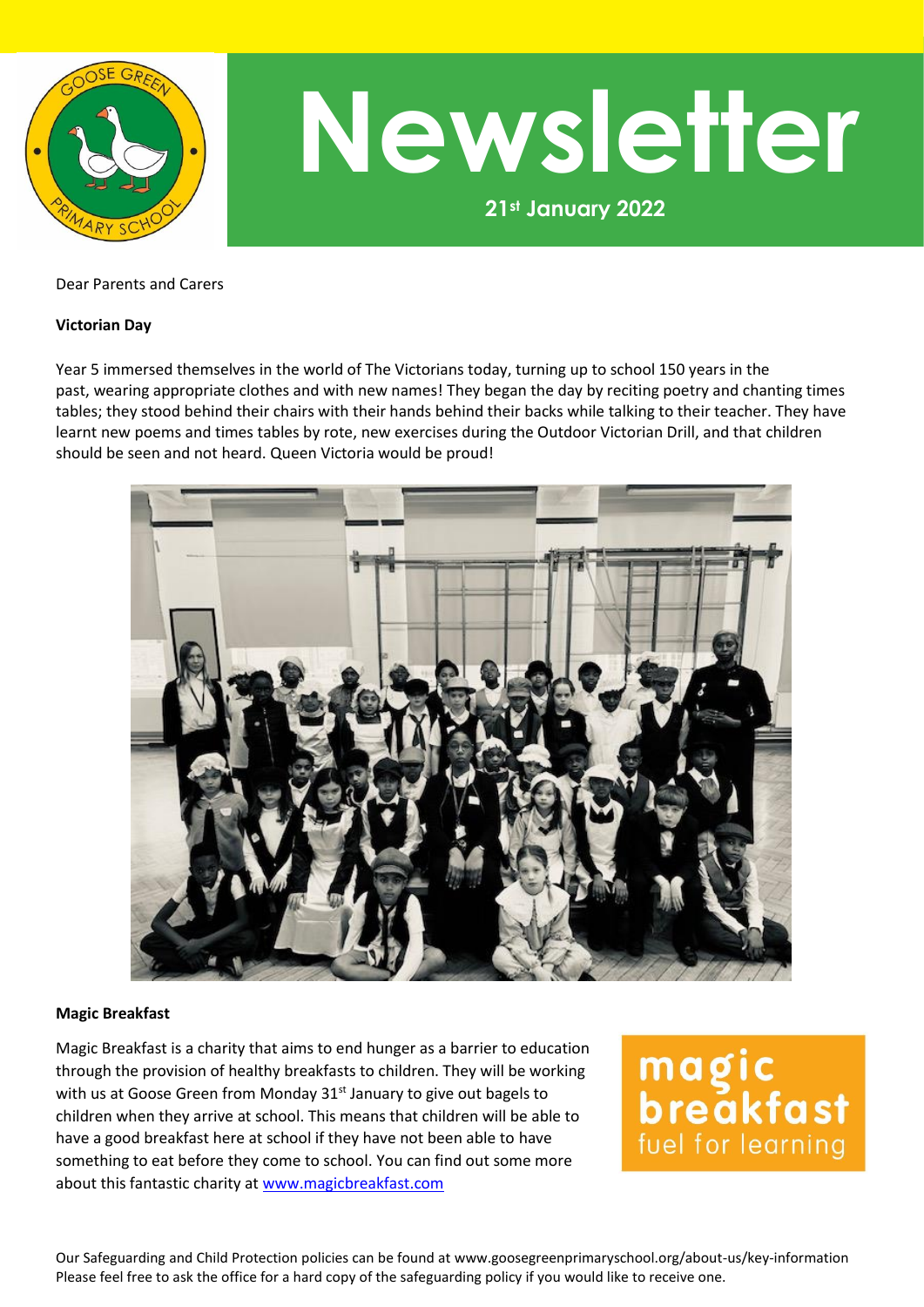# **Online Safety**

Teachers have been talking to children about playing online games with people that they do not know. It is clear that some children do not fully understand the potential dangers of playing with these strangers, especially if they pass private information to somebody else.

We will continue to work with children to help them understand how to stay safe online. It would be helpful if parents and carers would also talk to children to help them with this. You might find this NSPCC information helpful for when you talk to your children about this. How to Ensure Your Children Stay Safe While Playing Online Games | **[NSPCC](https://www.nspcc.org.uk/keeping-children-safe/online-safety/online-games/)** 



## **Rocksteady**

We had great fun today finding out about the instruments that are used in a rock band and joining in to sing the song We Will Rock You! The children brought home a letter from Rocksteady today if you are interested in signing them up for lessons.





## **Holiday Champs**

Mr Paxton is back running Holiday Champs for the February half term. The club will from 8:45am to 3:30pm every day.

If you would like to book in email [info@holidaychamps.Co.uk](mailto:info@holidaychamps.Co.uk)

## **Learning Attribute Winners**



It's all about Wolf class this week – the three winners are all in that class! I wasn't there for the draw, but I am assured that it was legit.

Congratulations to:

Riley, for being **independent** in his learning, and for **reflection** by learning from his mistakes.

Hannah, for her **determination** and being the only person to complete a maths problem using logic and reason.

Ruqaiyah, for her **determination** to improve her writing.

That's all from me this week. Please remember to be on the lookout for any covid symptoms and make sure that you test – this will help us curb the spread!

Have a fantastic weekend! Simon Wattam

Our Safeguarding and Child Protection policies can be found at goosegreenprimaryschool.org/about us/key information/policies Please feel free to ask the office for a hard copy of the safeguarding policy if you would like to receive one.